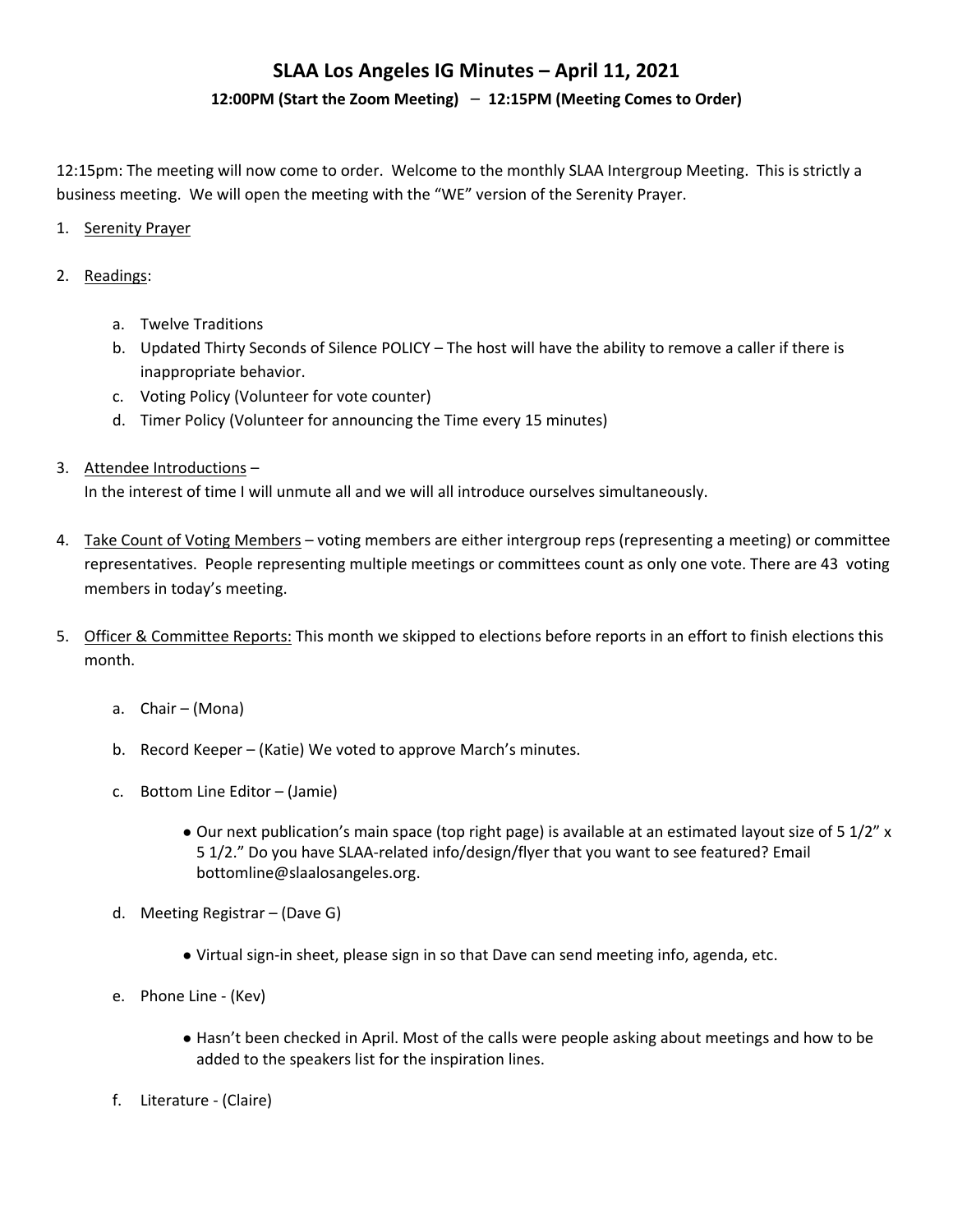### **12:00PM (Start the Zoom Meeting)** – **12:15PM (Meeting Comes to Order)**

- I do not have quarterly reports back from all lit reps so i cannot give an accurate quarterly report this month. But I did make a \$2,101 purchase in March to restock everything we were low or out of (while ordering the bulk discount amounts).
- Sales will likely pick up significantly once we have more in-person meetings.
- If you are in an area of Los Angeles that is not being serviced by a literature rep, please email Claire at literature@slaalosangeles.org
- g. Treasurer (Detria)
	- Here is a link to the March Treasury Report.
- h. Mail Clerk
- i. Journal Rep (Maddy)
	- Question of the Day for July/August submissions due May 15th: "Breakdown to Break Through — Do you feel Higher Power demolished your life to build it back up with a stronger foundation? Please share your experience strength, and hope. Google form to submit answers: https://forms.gle/Uh4N6MM165h694NA7 or www.slaafws.org/journalsubmit
- j. Webmaster for S.L.A.A. Website (Jayk)
	- Lots of great stuff on the website. Go check it out.
	- Events tab tells us about stuff that is happening in SLAA locally, nationally, globally.
	- Let Jayk know if you have any flyers you want to be added to the website.
- k. Workshops & Retreats (Gil)
	- WORKSHOP SCHEDULE DATES & THEMES
		- **May 15, 2021 - After Withdrawal Workshop**
		- *1:00 to 4:00 PM (PST)*

**Free to attend – Workshop opens at 12:45 PM and starts @ 1:00 PM (PST)** 

*After working the Steps and staying off our Bottom Lines, many of us started to have new concerns. This workshop will address three common problems we've all confronted after withdrawal. Specifically: 1) Is it sobriety or is it anorexia? 2) Electronic Media – Tool or Trap, 3) Program Burnout – When the Path Feels Like a Dead End. The workshop will feature speakers as well as small group sharing. For more information: contact your Intergroup Rep* **or gglind@yahoo.com** 

**ZOOM Virtual Workshop - Connection Details https://us02web.zoom.us/j/86737084436?pwd=RFZ6S1pZMmY1Nytxd0ZSZFV6N1c5QT09 Meeting ID: 867 3708 4436 Password: wrkshp2**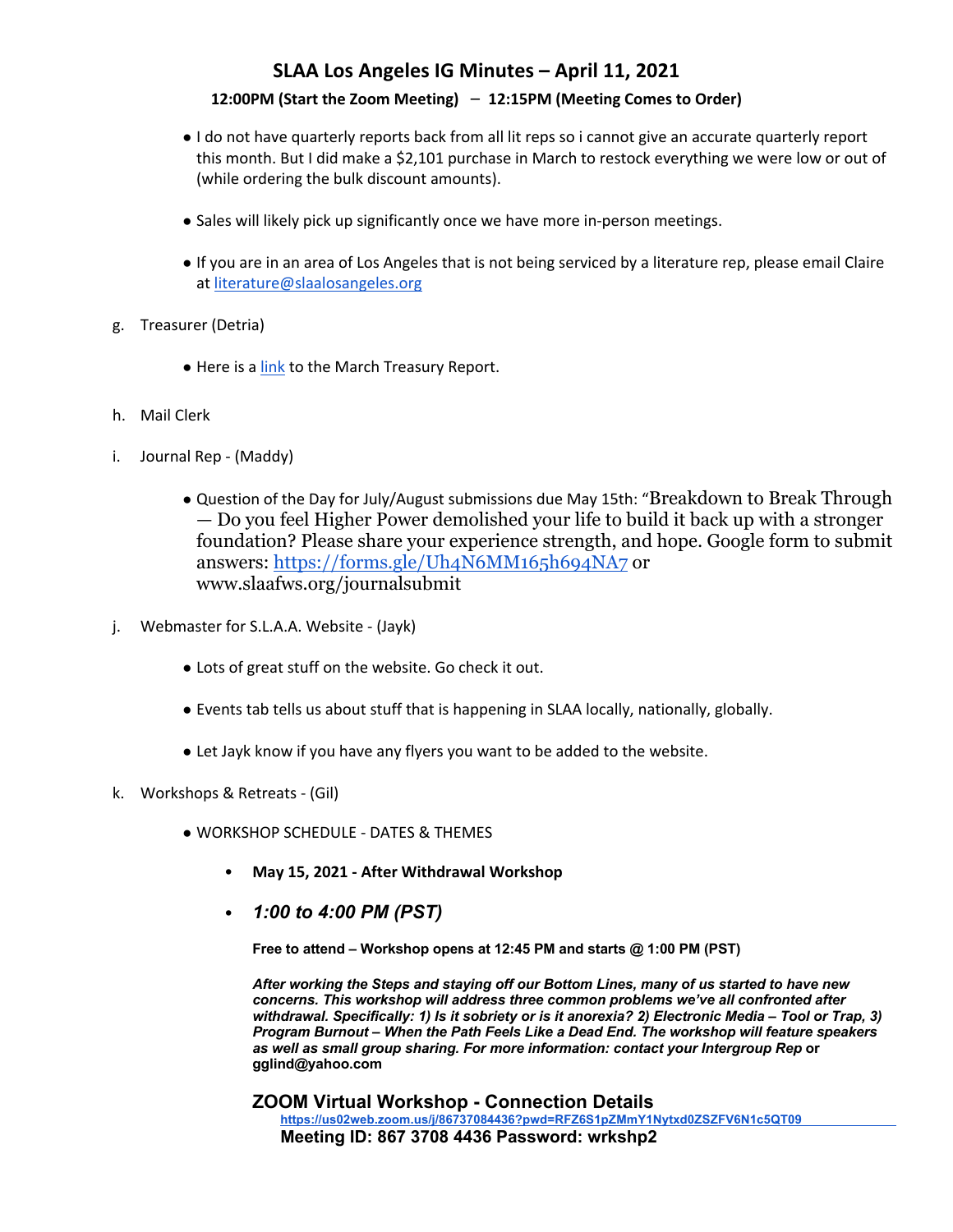### **12:00PM (Start the Zoom Meeting)** – **12:15PM (Meeting Comes to Order)**

- Future workshop dates: July 17, 2021 and September 18, 2021
- For questions, please contact workshops-retreats@slaalosangeles.org or gilh.recovery@gmail.com. Thanks!
- l. H&I Committee (Randall)
	- Committee responded to 1 of 2 letters received from jail. We are still looking for a male fellow to respond to the other letter.
	- SLAA H&I COMMITTEE MEETING ZOOM (2nd Thursday of the Month at 7 PM PST) Topic: SLAA LA H&I Committee Mtg https://us02web.zoom.us/j/87972190670?pwd=aVgyUHpGZGFOSEdKN091aWQrRkJQZz09 Meeting ID: 879 7219 0670 Passcode: Service
- m. Speaker List Keeper (Matthew)
	- I want to thank the reps for distributing the flyer for the speakers list and encourage them to do so at every meeting. We received 11 emails since the last meeting including 3 requests for speaker lists and 8 new speakers added. Thanks for letting me be of service. speakerslist@slaalosangeles.org
- n. Literature Copier
- o. SLAA Los Angeles, Inc. Board of Trustees (Diane)
	- We are current with all of our filings and we didn't get any mail this month.
- p. Audio Library Committee (Terhys)
	- Getting new submissions, about one or two a month.
	- Committee is looking into getting submissions transcribed so they will be accessible to fellows who can't hear.
	- Accepting submissions and building a library. Please share at your meetings that online shares are available to listen and fellows can consider recording their own shares to contribute. https://tinyurl.com/audioLASLAA
- q. Translation Committee Conduit (Roberto)
	- No report this month.
- r. Diversity Committee Conduit (Dori)
	- Committee meets on the first Saturday of each month at 9 am PST.
	- There will be a monthly diversity workshop every Thursday.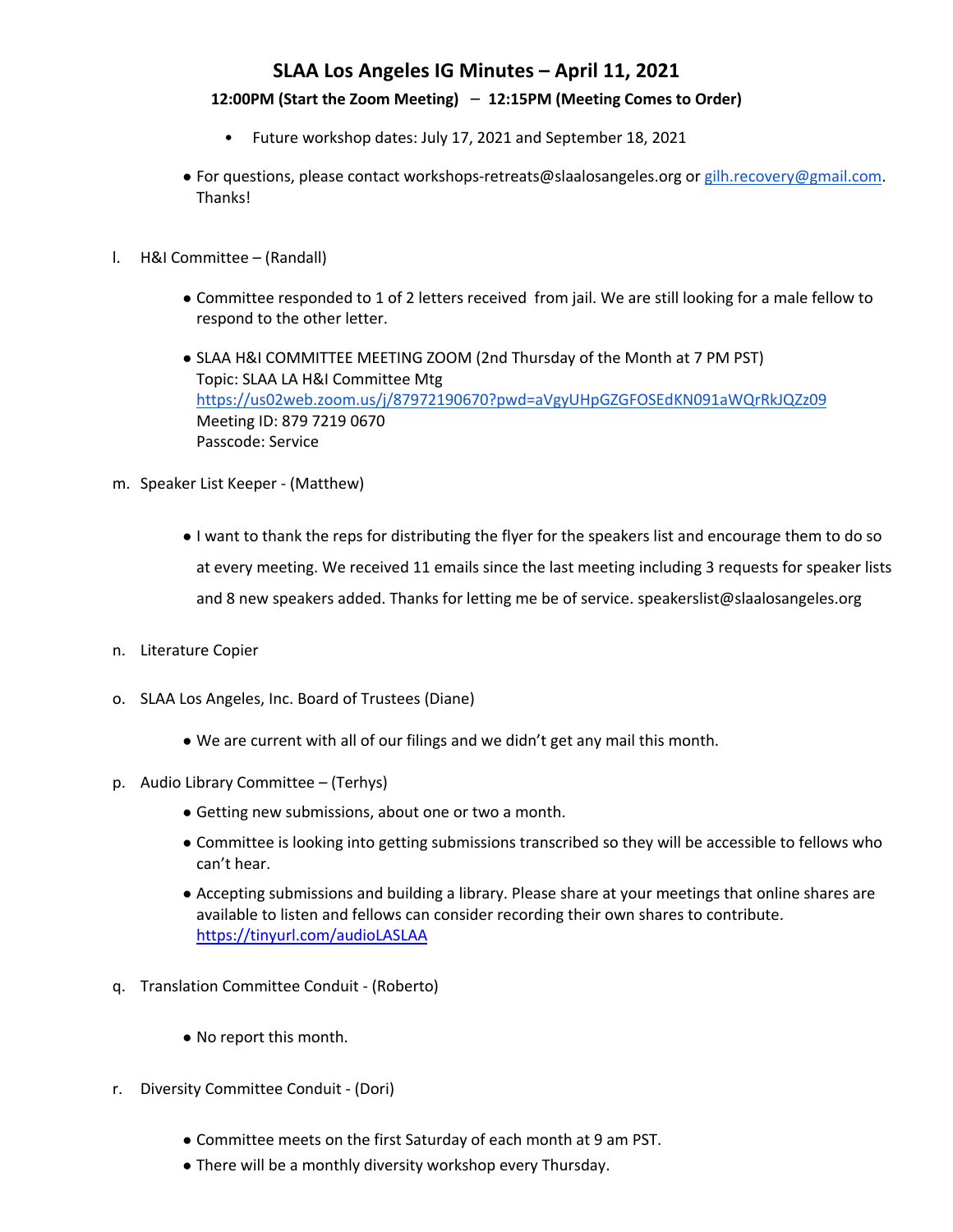### **12:00PM (Start the Zoom Meeting)** – **12:15PM (Meeting Comes to Order)**

- There is a hispanic/latinx sub-committee working on outreaching to various communities while trying to maintain traditions.
- Sub-committee forming in committee regarding various accommodation needs in meetings and workshops.
- The journal is looking for people to get involved in a diversity focused booklet.
- For more info and call-in number contact: https://slaafws.org/committee/cdc
- s. Literature Committee Conduit (Grayson)
	- No report this month.
- t. Sponsorship Committee Conduit (Kev)
	- No report this month.
- u. Steps, Traditions, Concepts Committee Conduit (James)
	- No report this month.
- v. Virtual meetings
	- Registrar Matt
		- i. Registration for new virtual meetings has slowed.
	- Security (Ezra)
		- i. If anyone needs help setting up an auto-response for your group's email, please send me a note at virtualsecurity@slaalosangeles.org
- 6. Tabled Business
	- a. Motion to require all IG officers to submit written reports tabled until next month.
- 7. New Business
	- a. Report from Claire and Kevin on the SLAA Worldwide Intergroup Virtual Forum (Saturday, March 28th at noon Eastern time): The biggest takeaway is that Los Angeles is the biggest and most robust intergroup and other intergroups need our support and guidance for things like workshops and committees. Other things we took away from the forum are: there is an international meeting list in the works, there is a new FWS website launching soon that can be previewed at slaa.dream.press
- 8. Announcements for the Good of the Order:
	- a. Come to the last SLAA dance party!
		- Zoom ID: 853 5988 3072